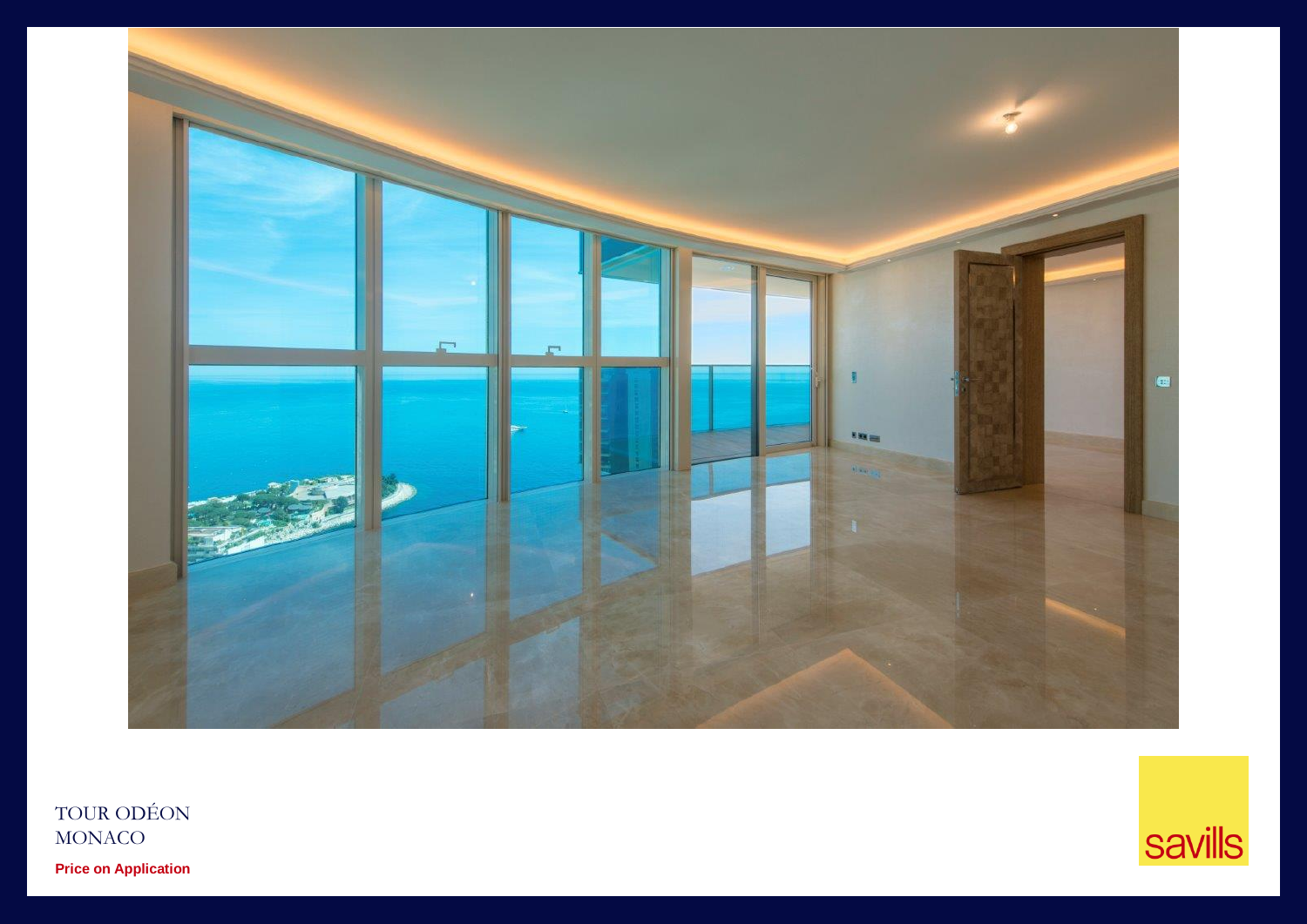# TOUR ODÉON MONACO

### **Price on Application**

- Entrance hall
- Living Room
- Dining Room
- Fully fitted kitchen
- 3 Bedrooms with marble bathrooms en-suite
- Numerous cupboards
- Large terraces
- Possibility of double parking
- 1 Cellar

#### **Situation**

**Location** 

## **Description**

Located in Monaco's most luxurious serviced building, the Odeon Tower. The residence is opulent beyond belief.Spectacular 3 bedroom property of 215 sq m, providing extremely luxurious residential living in Monaco.

Terraces 94 sq m.

The Odeon Tower proposes its residents the ultimate in services with a Sisley SPA and wellness centre, hairdresser and gym, concierge service 24/24hrs and a shuttle service to take you to any destination in Monaco. Floor to ceiling windows and wide terraces allow residents panoramic views over Monaco and the Mediterranean.

Possibility of parking space in addition 250.000€, 1 cellar located on the 7th basement floor.

## **Viewing**

Strictly by appointment with Savills.